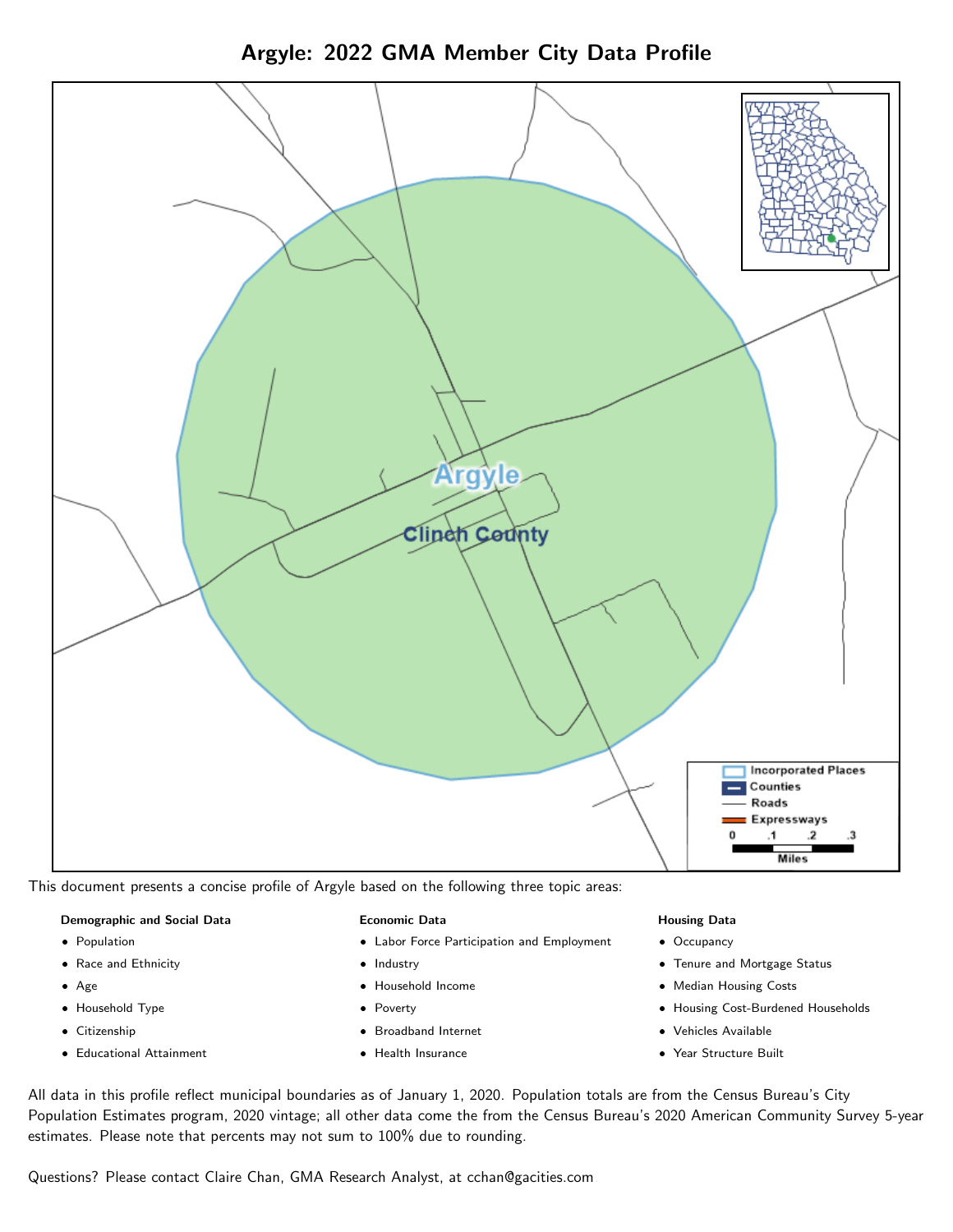# Argyle: Demographic and Social





Age Male **Female** 85 and over 80-84 75-79 70-74 65-69 60-64 55-59 50-54 45-49 40-44 35-39 30-34 25-29 20-24  $15-19$ 10-14 5-9 Under 5

0% 10% 20% 30% 40%

40% 30% 20% 10%

# Native Born 100%

## Race and Ethnicity



Source: U.S. Census Bureau, City Population Estimates, 2020 vintage Source: American Community Survey, 2020 5-year estimates, table B03002

# Household Type



Source: American Community Survey, 2020 5-year estimates, table B01001 Source: American Community Survey, 2020 5-year estimates, table B11001

# Educational Attainment



Source: American Community Survey, 2020 5-year estimates, table B05002 Source: American Community Survey, 2020 5-year estimates, table B15002



# **Citizenship**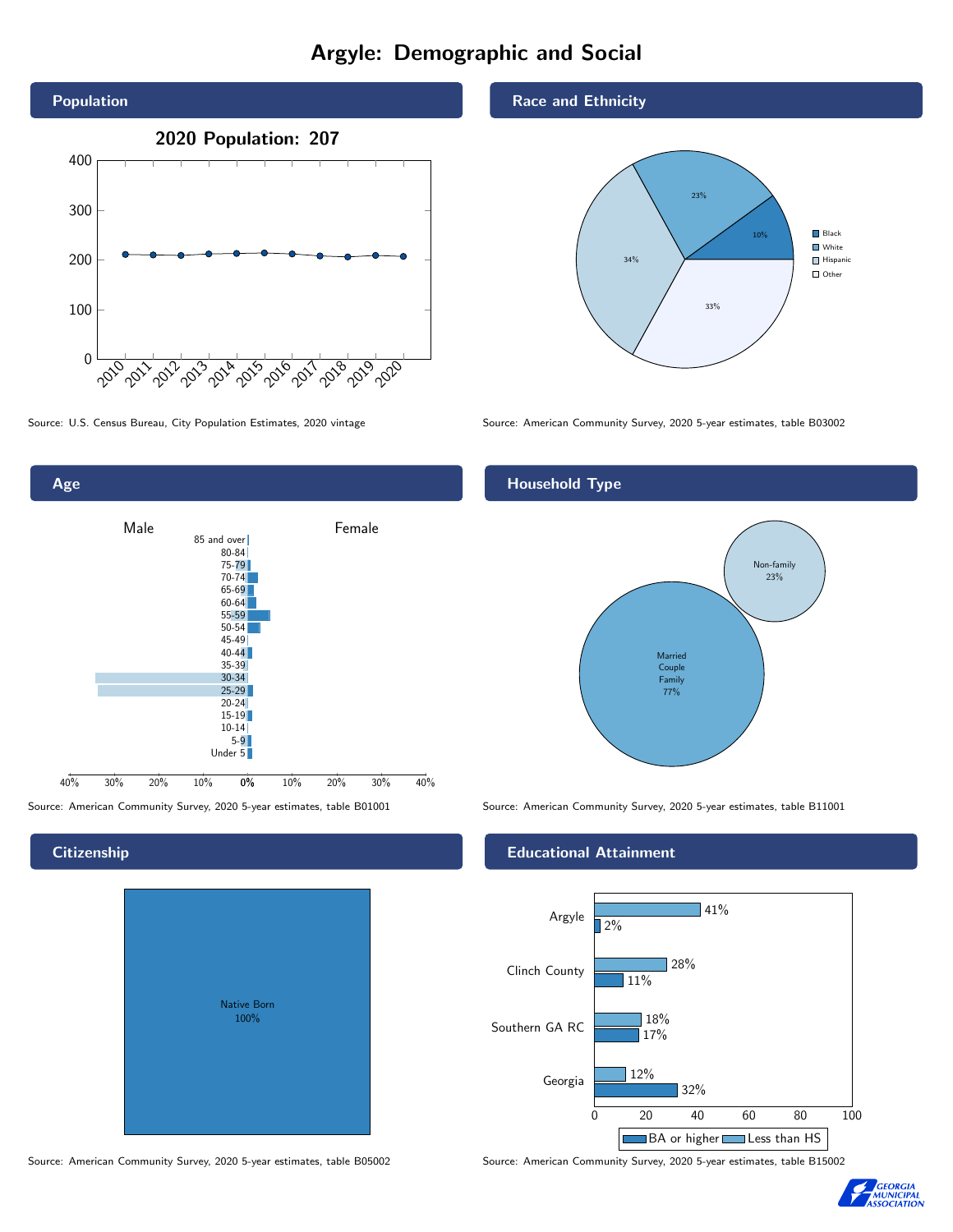# Argyle: Economic



# Unemployment Rate: 3.8%



Source: American Community Survey, 2020 5-year estimates, table B23001 Note: Unemployment rate is based upon the civilian labor force.



Source: American Community Survey, 2020 5-year estimates, tables B19013 and B19025 Source: American Community Survey, 2020 5-year estimates, table B17010

Broadband Internet No 50% Yes 50%

Source: American Community Survey, 2020 5-year estimates, table B28002 Source: American Community Survey, 2020 5-year estimates, table B18135

Industry

| Agriculture, forestry, fishing and hunting, and mining      | 10%   |
|-------------------------------------------------------------|-------|
| Construction                                                | $0\%$ |
| Manufacturing                                               | 28%   |
| <b>Wholesale Trade</b>                                      | $4\%$ |
| Retail Trade                                                | $0\%$ |
| Transportation and warehousing, and utilities               | 6%    |
| Information                                                 | $0\%$ |
| Finance and insurance, real estate, rental, leasing         | $0\%$ |
| Professional, scientific, mgt, administrative, waste mgt    | $0\%$ |
| Educational services, and health care and social assistance | 40%   |
| Arts, entertainment, recreation, accommodation, food        | 8%    |
| service                                                     |       |
| Other services, except public administration                | $4\%$ |
| Public administration                                       | $0\%$ |

Source: American Community Survey, 2020 5-year estimates, table C24030

# **Poverty**



## Health Insurance